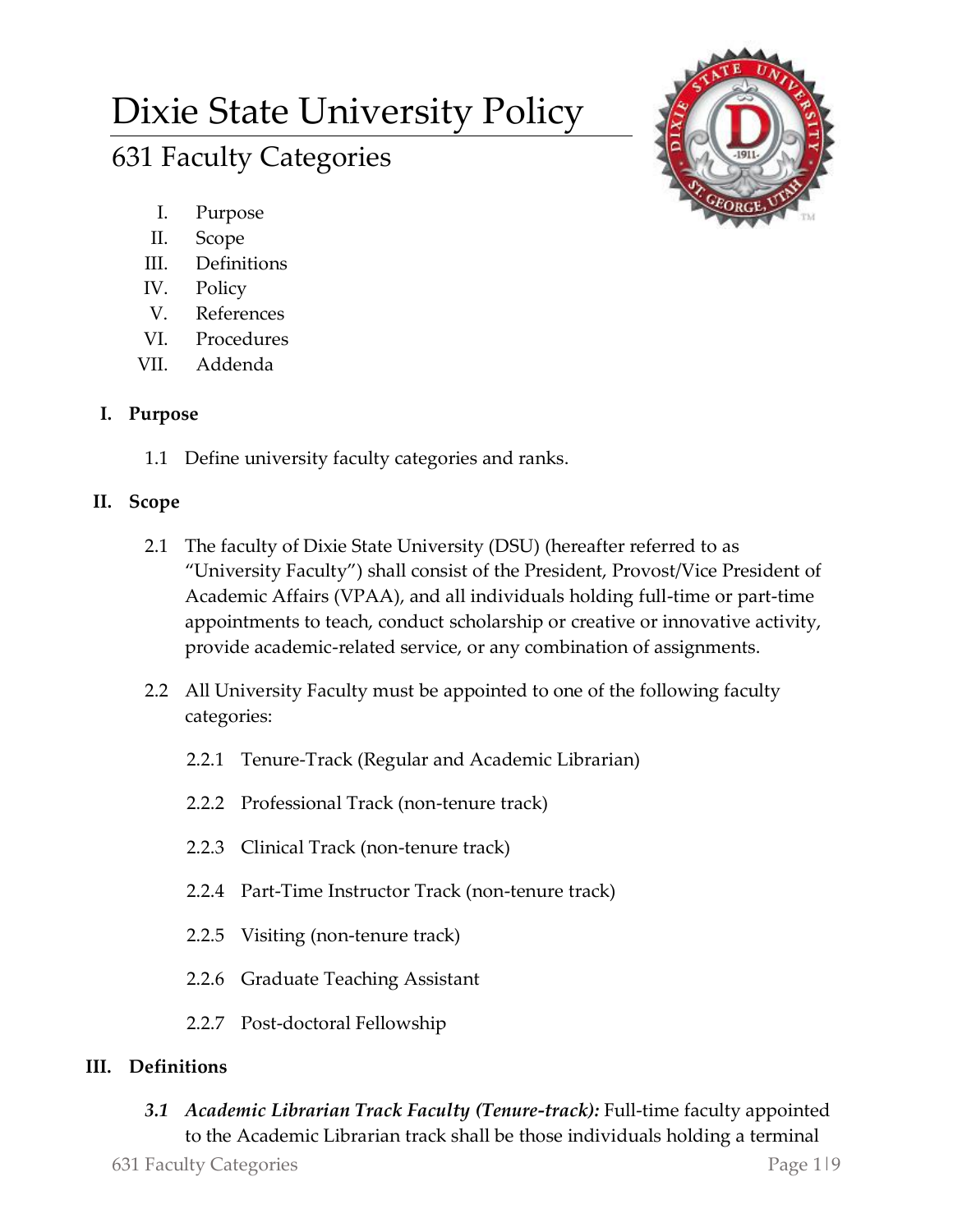degree of a Master of Library Science (M.L.S.) or equivalent from an American Library Association (ALA) accredited program and who were selected from a national search to perform duties of librarianship, conduct scholarship and research along with creative and innovative work, and perform university, professional, or community service.

- *3.2 Clinical Track Faculty:* Academic departments that prepare students to become clinical professionals upon graduation may designate some of their faculty as "clinical." Clinical Track faculty have demonstrated expertise in professional practice. They supervise students and/or conduct research in offcampus authentic clinical settings performing real world clinical duties and responsibilities. Clinical Track faculty shall have full-time term appointments.
- *3.3 Graduate Teaching Assistant:* Individuals who are admitted and enrolled fulltime in a DSU graduate program may be appointed for a term appointment to teach undergraduate courses. The term of appointment is typically one year but may be renewed for a second and final one-year term upon approval by the department chair and dean.
- *3.4 Part-Time Instructor Track Faculty:* Part-Time Instructor Track faculty shall be part-time faculty with teaching and student learning responsibilities. Part-Time Instructor Track Faculty shall normally be appointed for a one semester term, renewable based on satisfactory performance and availability of work.
- 3.5 *Post-doctoral Fellowship:* Individuals who have completed a terminal degree may receive a term appointment to teach undergraduate courses as a Postdoctoral Fellow. The term of appointment is two years but may be renewed for a second and final two-year term upon approval by the dean and Provost/VPAA. The Post-doctoral teaching program is designed to provide individuals with a mentored teaching experience prior to their first full-time faculty position in higher education.
- *3.6 Professional Track Faculty:* Individuals who have recognized expertise in the profession within the public or private sector, but who may or may not have the traditional academic credentials or background, may be appointed to the Professional Track. Professional Track faculty receive a full-time teaching assignment only and typically teach 30 credits annually. Other duties and responsibilities may be assigned in lieu of teaching, subject to approval by the dean and Provost/VPAA.
- *3.7 Regular Tenure-Track Faculty:* Full-time faculty appointed to the regular Tenure-Track shall be those individuals holding a discipline-specific terminal degree, or those without a terminal degree holding an Acting Assistant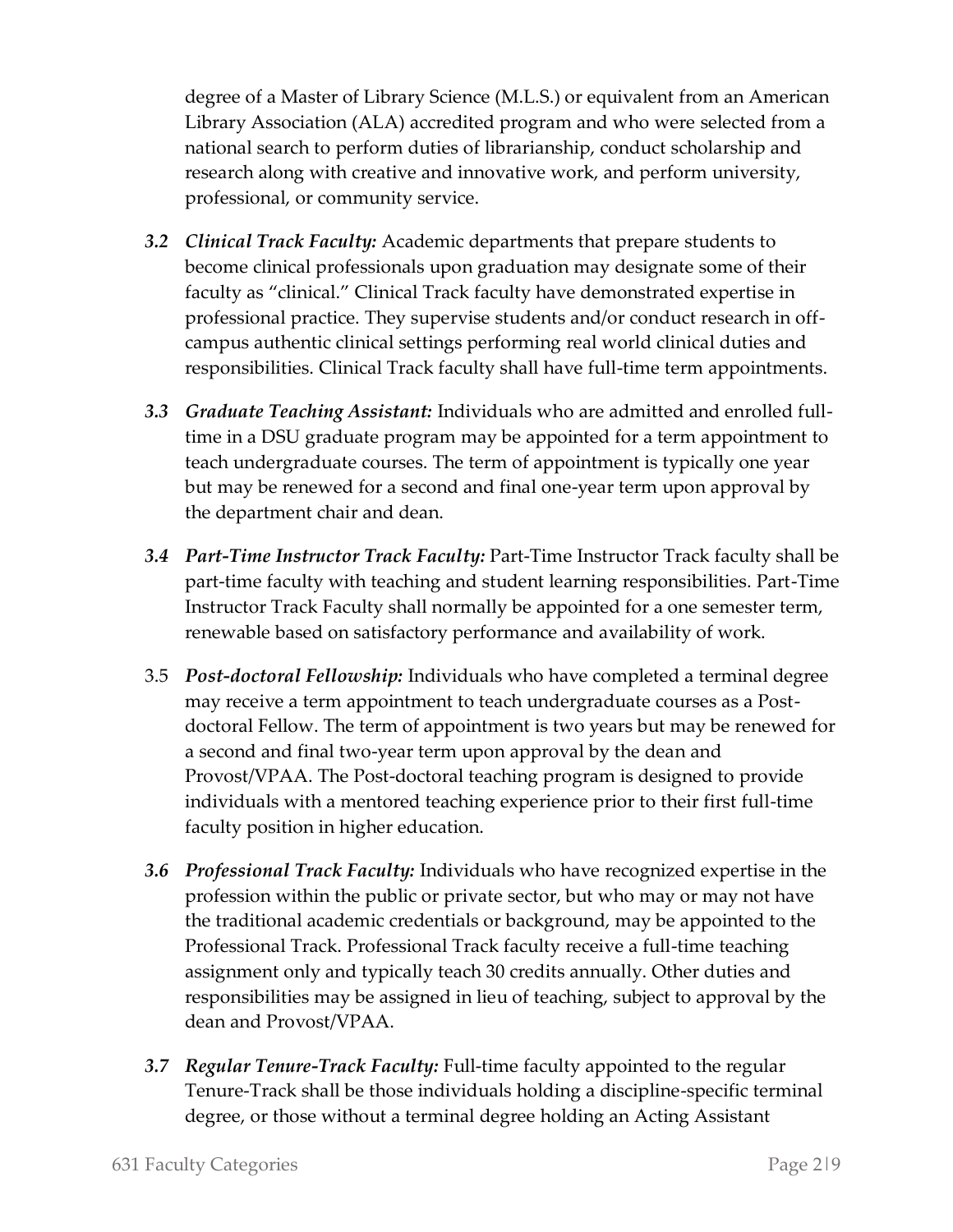Professor position subject to Section 4.1.1, and who were selected from a national search to promote student learning and success, conduct scholarly or creative activities, and perform university service as well as professional or community service in addition to those faculty without a terminal degree that previously achieved tenure.

*3.8 Visiting Faculty:* Individuals who currently hold a faculty position at another college or university, domestic or international, or are considered distinguished professionals in a public or private organization, may be appointed to a one-year, full-time renewable term position to promote student success and learning, and/or conduct scholarly or creative activities, and/or service.

### **IV. Policy**

- 4.1 Regular Tenure-Track Faculty
	- 4.1.1 Minimum qualification: Approved discipline-specific terminal degree and demonstrated potential to promote student learning and success, conduct scholarly and creative activities, and perform service. (See Policy 641: Faculty Retention, Promotion, and Tenure)
		- 4.1.1.1 Regular faculty that have achieved tenure prior to the enactment of this policy will retain their rank and tenure regardless of possession of a terminal degree.
		- 4.1.1.2 Subject to the requirements of Section 4.1.2.1, Acting Assistant Professors are not required to hold terminal degrees.
	- 4.1.2 Academic Ranks
		- 4.1.2.1 Acting Assistant Professor: Individuals selected for a Tenure-Track appointment that have completed all requirements for the terminal degree except completion of the culminating experience, All But Dissertation (ABD), at the time of hire are temporarily appointed as an Acting Assistant Professor for a period of time not to exceed two academic years. Upon completion of the terminal degree, individuals will be appointed as an Assistant Professor beginning the subsequent academic year. The probationary period shall begin upon initial hiring.
		- 4.1.2.2 Assistant Professor: Must possess a discipline-specific terminal degree and demonstrated potential to promote student learning and success, conduct scholarly and creative activities, and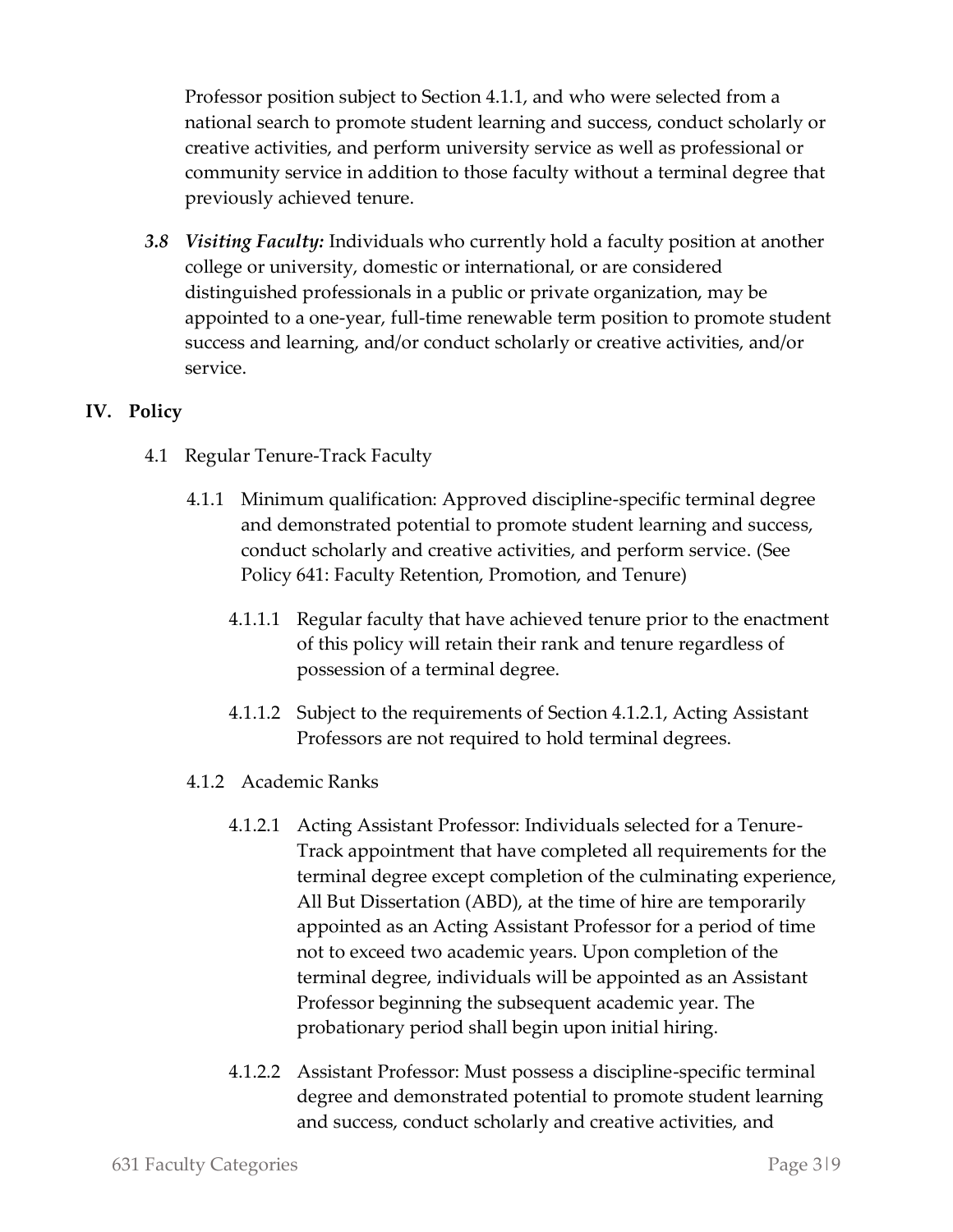perform service. This is the initial rank for a new Tenure-Track faculty member with no or limited previous tenure track experience.

- 4.1.2.3 Associate Professor: Second-level rank of a Tenure-track faculty member. Promotion to Associate Professor from Assistant Professor occurs simultaneously with successful attainment of tenure. Promotion to Associate Professor is contingent on demonstrating excellence in promoting student learning and success, conducting scholarly and creative activities, and performing service.
- 4.1.2.4 Professor: Third-level rank of a Tenure-track faculty member. Promotion from Associate Professor to Professor may occur at the beginning of the seventh year of full-time employment as an Associate Professor. Promotion to Professor is contingent on demonstrating excellence and leadership in promoting student learning and success, conducting scholarly and creative activities, and performing service.
- 4.1.2.5 University Professor: A University Professor is an individual who has made sustained exemplary contributions to the university and their academic discipline or profession as a leader in promoting student learning and success, conducting scholarly and creative activities, and performing service. Initial eligibility for promotion to University Professor occurs in the twelfth year (during the second Post-Tenure Review) following promotion to Professor. (See Policy 642: Post-Tenure Review)
- 4.1.3 Voting Rights: Tenure-track faculty have voting rights on department, college, and applicable university matters.
- 4.2 Academic Librarian Track Faculty (Tenure-track)
	- 4.2.1 Minimum qualifications: M.L.S. or equivalent from an ALA accredited program and demonstrated potential for effectiveness as a librarian and in advancing knowledge in the discipline.
	- 4.2.2 Academic Ranks
		- 4.2.2.1 Assistant Academic Librarian: This is the initial rank for a new academic librarian track faculty member with no or limited previous tenure track experience.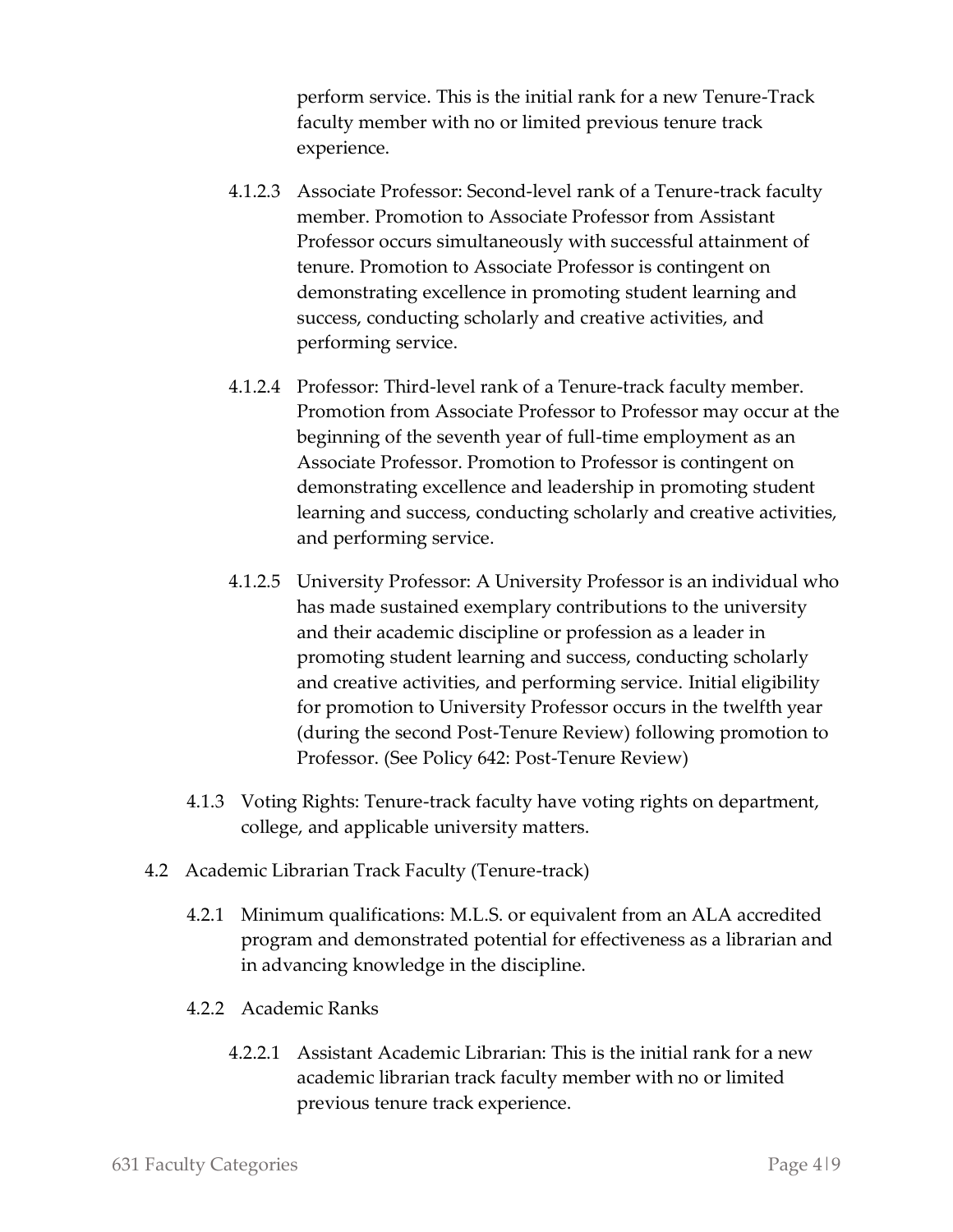- 4.2.2.2 Associate Academic Librarian: Second-level rank of an academic librarian. Promotion to Associate Academic Librarian from Assistant Academic Librarian occurs simultaneously with successful attainment of tenure. Promotion to Associate Academic Librarian is contingent on demonstrating excellence in promoting student learning and success, conducting scholarly and creative activities, and performing service.
- 4.2.2.3 Academic Librarian: Third-level rank of an academic librarian. Initial eligibility for promotion from Associate Academic Librarian to Academic Librarian occurs at the beginning of the seventh year of full-time employment as an Associate Academic Librarian. Promotion to Academic Librarian is contingent on demonstrating excellence in promoting student learning and success, conducting scholarly and creative activities, and performing service.
- 4.2.2.4 University Librarian: A University Librarian is an individual who has made sustained exemplary contributions to the university and their discipline or profession as a leader in promoting student learning and success, conducting scholarly and creative activities, and performing service. Initial eligibility for promotion to University Librarian occurs in the tenth year following promotion to Academic Librarian.
- 4.2.3 Voting Rights: Academic Librarians have full voting rights on library and university matters.
- 4.3 Professional Track Faculty
	- 4.3.1 Minimum qualifications: Master's degree in a relevant discipline or bachelor's degree with professional expertise equivalent to a master's degree. Demonstrated potential for promoting student learning and success.
	- 4.3.2 Ranks
		- 4.3.2.1 Instructor of the Practice: Must possess a discipline specific master's degree or a bachelor's degree with professional expertise equivalent to a master's degree and demonstrated potential for promoting student learning and success. This is the initial rank for a new Professional Track faculty member with no or limited previous university experience.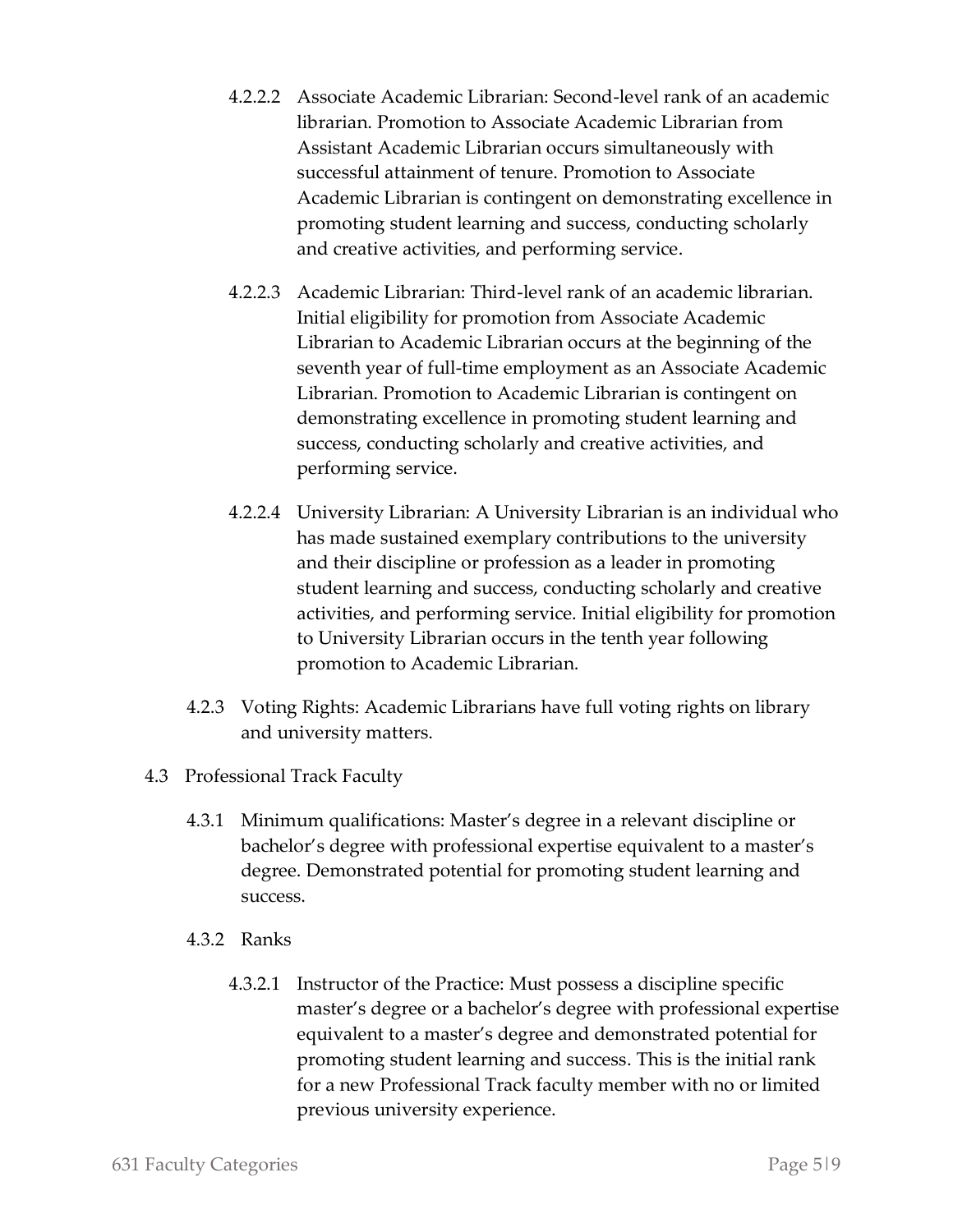- 4.3.2.2 Assistant Professor of the Practice: Second-level rank of a Professional Track faculty member. Eligibility for promotion to Assistant Professor of the Practice from Instructor of the Practice occurs at the beginning of the seventh year of full-time employment as an Instructor of the Practice. Promotion to Assistant Professor of the Practice is contingent on demonstrating excellence in promoting student learning and success or other duties as assigned by the dean and Provost/VPAA.
- 4.3.2.3 Associate Professor of the Practice: Third-level rank of a Professional Track faculty member. Promotion from Assistant Professor of the Practice to Associate Professor of the Practice may occur at the beginning of the seventh year of full-time employment as an Assistant Professor of the Practice. Promotion to Associate Professor of the Practice is contingent on demonstrating excellence in promoting student learning and success or other duties as assigned by the dean and Provost/VPAA.
- 4.3.3 Voting Rights: Academic departments may elect to provide voting rights for Professional Track faculty on department matters only. Professional Track faculty do not have voting rights on university matters.
- 4.4 Clinical Track Faculty
	- 4.4.1 Minimum qualifications: Master's degree in a relevant discipline or bachelor's degree with professional expertise equivalent to a master's degree.
	- 4.4.2 Ranks
		- 4.4.2.1 Clinical Instructor: Individuals selected for a Clinical Track appointment that have completed all requirements for a master's degree or professional expertise equivalent to a master's degree. This is the initial rank for a new Clinical Track faculty member with no or limited previous university teaching experience. The term of appointment shall be for three years, renewable upon satisfactory performance.
		- 4.4.2.2 Assistant Clinical Professor: Second-level rank of a Clinical Track faculty member. Individuals must possess a master's degree in the appropriate discipline. Promotion to Assistant Clinical Professor from Clinical Instructor occurs at the beginning of the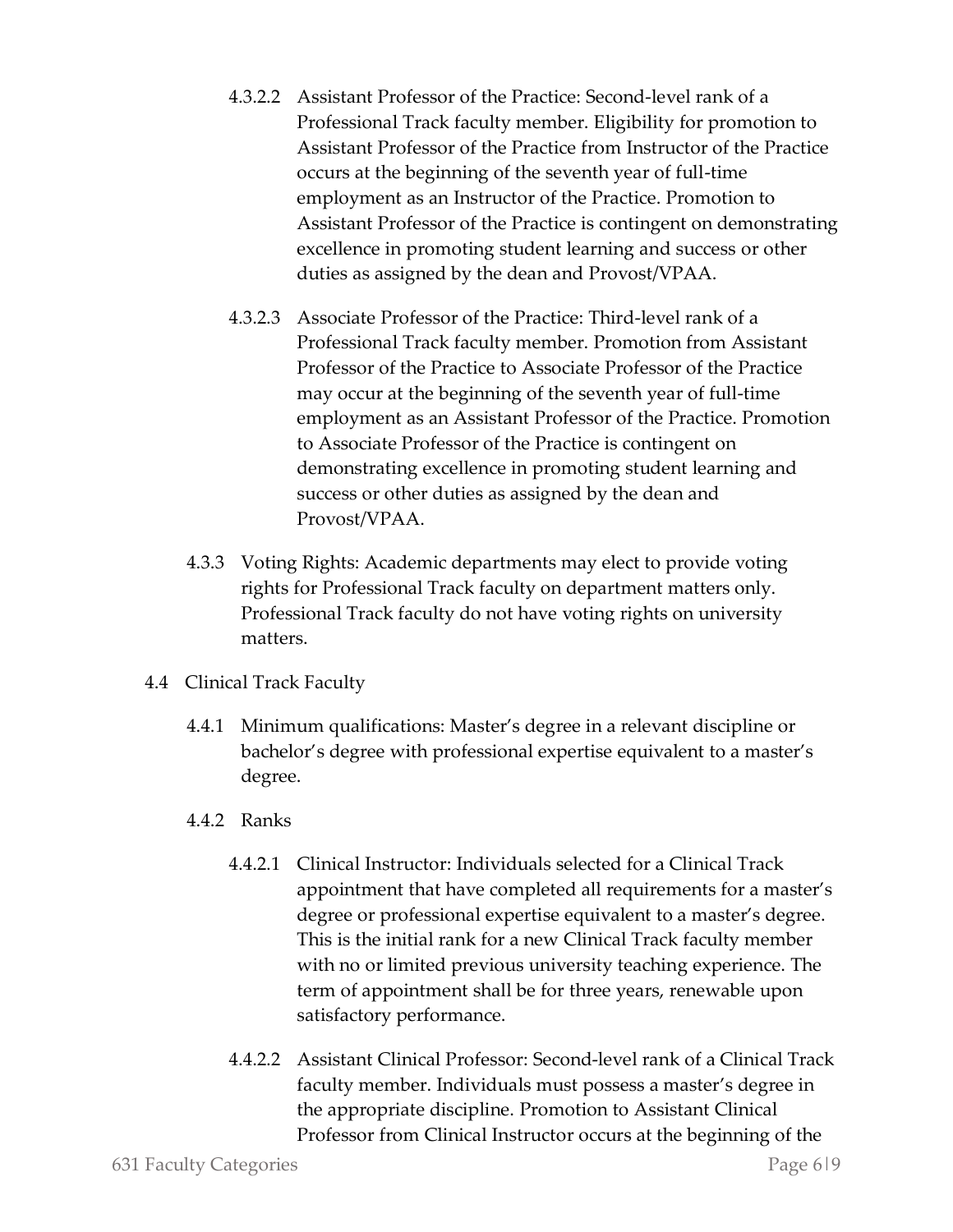seventh year of full-time employment as a Clinical Instructor (at completion of two three-year term appointments). Promotion to Assistant Clinical Professor is contingent on maintaining currency in clinical practice, demonstrating excellence in clinical teaching and student learning, and impactful service to the university, profession and community, and professionalism. The term of appointment shall be for six years, renewable upon satisfactory performance.

- 4.4.2.3 Associate Clinical Professor: Third-level rank of a Clinical Track faculty member. Promotion from Assistant Clinical Professor to Associate Clinical Professor may occur at the beginning of the seventh year of full-time employment as an Associate Clinical Professor. Promotion to Associate Clinical Professor is contingent on completion of a professional doctorate degree, demonstrating sustained excellence in clinical teaching and student learning, impactful service to the university, profession and community, and professionalism.
- 4.4.3 Voting Rights: Academic departments may elect to provide voting rights for Clinical Track faculty on department matters only. Clinical Track faculty do not have voting rights on university matters.
- 4.5 Part-Time Instructor Track Faculty
	- 4.5.1 Minimum qualifications: Master's degree in a relevant discipline or bachelor's degree/professional certification with professional expertise equivalent to a master's degree.
	- 4.5.2 See Policy 638: Part-Time Instructor Track Faculty for ranks.
	- 4.5.3 Voting Rights: A Part-Time Instructor Track faculty member is not granted voting rights.
- 4.6 Visiting Faculty
	- 4.6.1 Minimum qualifications: Current documented faculty appointment at an accredited college or university in the United States or abroad or are considered distinguished professionals.
	- 4.6.2 Rank
		- 4.6.2.1 Visiting Professor or Visiting International Professor: All Visiting Track faculty shall be appointed as Visiting Professors for a one-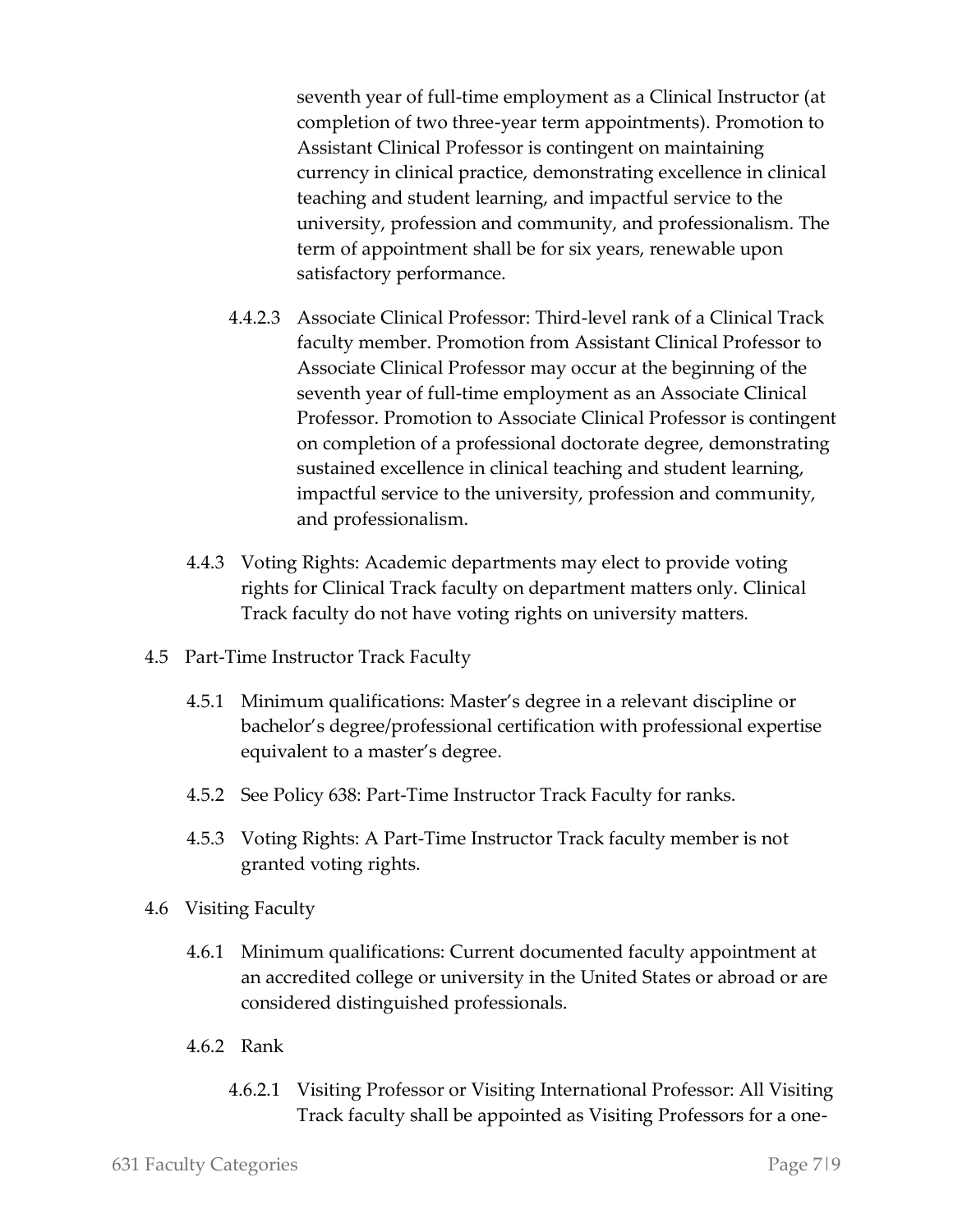year term, renewable for one additional year based on satisfactory performance in their assignment and expected contributions to the university mission. The second-year appointment must be approved by the dean and Provost/VPAA.

- 4.6.3 Voting Rights: A Visiting Professor is not granted voting rights.
- 4.7 Graduate Teaching Assistant
	- 4.7.1 Minimum qualifications: Bachelor's degree and current full-time enrollment in a DSU graduate program.
	- 4.7.2 See Policy 705: Graduate Assistantships for roles and responsibilities.
	- 4.7.3 Voting rights: A Graduate Teaching Assistant is not granted voting rights.
- 4.8 Post-doctoral Fellowship
	- 4.8.1 Minimum qualifications: Completion of a terminal degree and demonstrated potential for teaching effectiveness.
	- 4.8.2 Voting Rights: A Post-doctoral Fellow is not granted voting rights.

#### **V. References**

- 5.1 DSU Policy 341: Faculty Salaries
- 5.2 DSU Policy 638: Part-Time Instructor Track Faculty
- 5.3 DSU Policy 641: Faculty Retention, Promotion, and Tenure
- 5.4 DSU Policy 642: Post-Tenure Review
- 5.5 DSU Policy 705: Graduate Assistantships

#### **VI. Procedures – N/A**

#### **VII. Addenda**

- 7.1 Clarification on Existing Part-Time Salaried Faculty
- 7.2 Clarification on Continuing Status Faculty